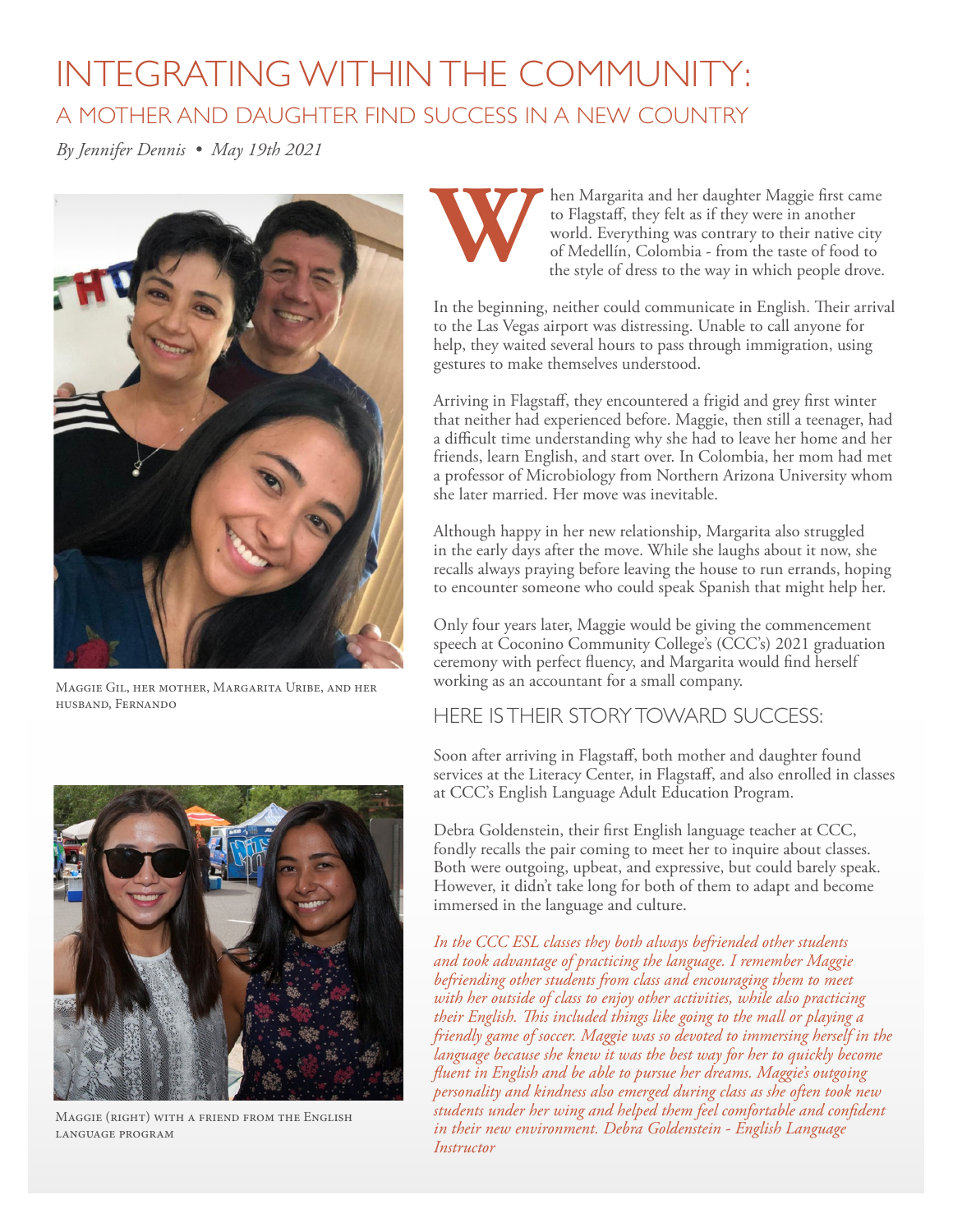

Margarita (left) with two of her classmates



Maggie in the English language classroom

When asked what they have enjoyed most about the English language classes, they both enthusiastically mention their teachers and the classroom environment.

*I love my teachers. I love the environment. It's fun, and I enjoy my space with my classmates. I feel comfortable, and equal with my classmates. - Margarita* 

*It's a space for inclusion. Sometimes when people move or they are forced to come for any reason [to the US], they are so overwhelmed, but this class brings a safe place. You go, and you can make mistakes, but you learn from those mistakes, and from your teachers and classmates, and it's completely okay. You don't feel bad; You don't feel nervous, and you start to build up your confdence. - Maggie* 

Maggie and Margarita often tried to separate during class time to allow each other to have space to speak English with others. Maggie explains that at times, it was stressful to have her mom so close all of the time because they were always together, day and night. But, seeing her mom try so hard inspired her not to give up.

In addition to her mom, Maggie's classmates also had a huge impact on her.

*Seeing everyone's example and how everyone's life was so diferent, I knew that my background was not as harsh as my other classmates. I was always thinking that my classmates had to go to work; they had children; they had*  spouses. And, they were trying to learn a new language. They were having a *hard time but they were always willing to make you laugh or talk and ask you how your day was. All of that positive environment changed my vision. People were really struggling, but they were trying to make their dreams come true. - Maggie* 

Within her frst year in the United States, Maggie began volunteering at a local pre-school which later became her job for three years. This enabled her to work with children and their families whom she would often see in her free time throughout the community. Working with children had its challenges, yet it was also opportune.

*It was difcult in the beginning. I was watching the kids, making sure they wouldn't fght or do anything dangerous. Of course, I needed to talk to them.*  Kids are super kind and honest. They would come to me, and say "Miss *Maggie, this is how you say the word or this is how you pronounce the word." It was challenging, but it was rewarding because the kids were guiding me and teaching me. After four months working there, I was reading to them, and I was having full conversations with them. - Maggie* 

Margarita also found work in Flagstaff as an accountant. She was very happy because she was able to utilize her extensive background and experience from years of working at a bank in Colombia. This new position required her to learn an entirely diferent vocabulary skill set related to fnance. For months, she exhaustively immersed herself in texts to gain more knowledge of the appropriate language necessary for her new position.

*My job was the principal way to develop a relationship with the community. I could do my work for others. I could serve others, do things for others. I remember I spent so much time reading and watching videos, reading manuals. I kept saying, I can do it. I can do it. - Margarita*